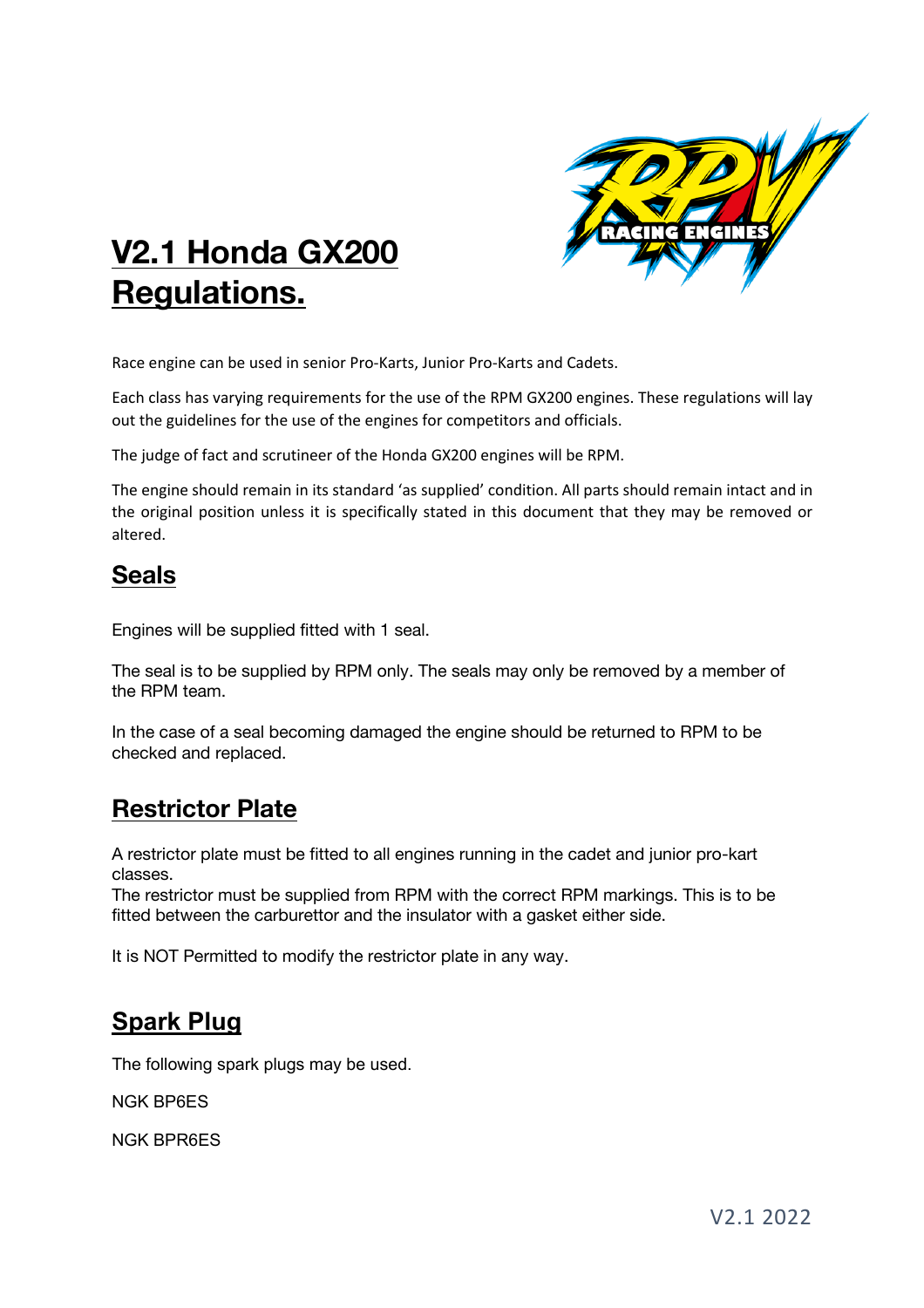### **Exhausts**

All GX200 Pro Extreme Engines competing in any class should have the DEP200/2001 exhaust fitted, (pictured below) Modification to internal parts of the exhausts is prohibited.





*DEP2001 DEP200*

Exhausts can be fitted with or without the heat shield.

Heat shields can be fitted/ welded in place if the outer wall of the exhaust is not compromised.

### **Carburettor**

#### **Permitted Jets**

#68 #70 #72 #75

#### **Permitted Emulsion Tubes**

#16166-ZH8-W00 #16166-ZL0-000 #16166-ZH8-W50

# **Engine Buy-Back Scheme**

All GX200 pro extreme engines across all championships and race events can ONLY be bought by a competitor who is competing in the same race as the engines they wish to purchase. Intra-team purchasing is strictly prohibited.

Refusal of the buy-back sale will be deemed as a disqualification of the overall event with no points awarded.

Buy-back sale price is: £850 per engine.

Engine and seal numbers will need to be noted by both parties. Engine(s) are to be returned to RPM by the event organiser for illegibility checks before use. Payment of £50 must be paid by the purchaser to the event organiser to cover the costs of eligibility checks.